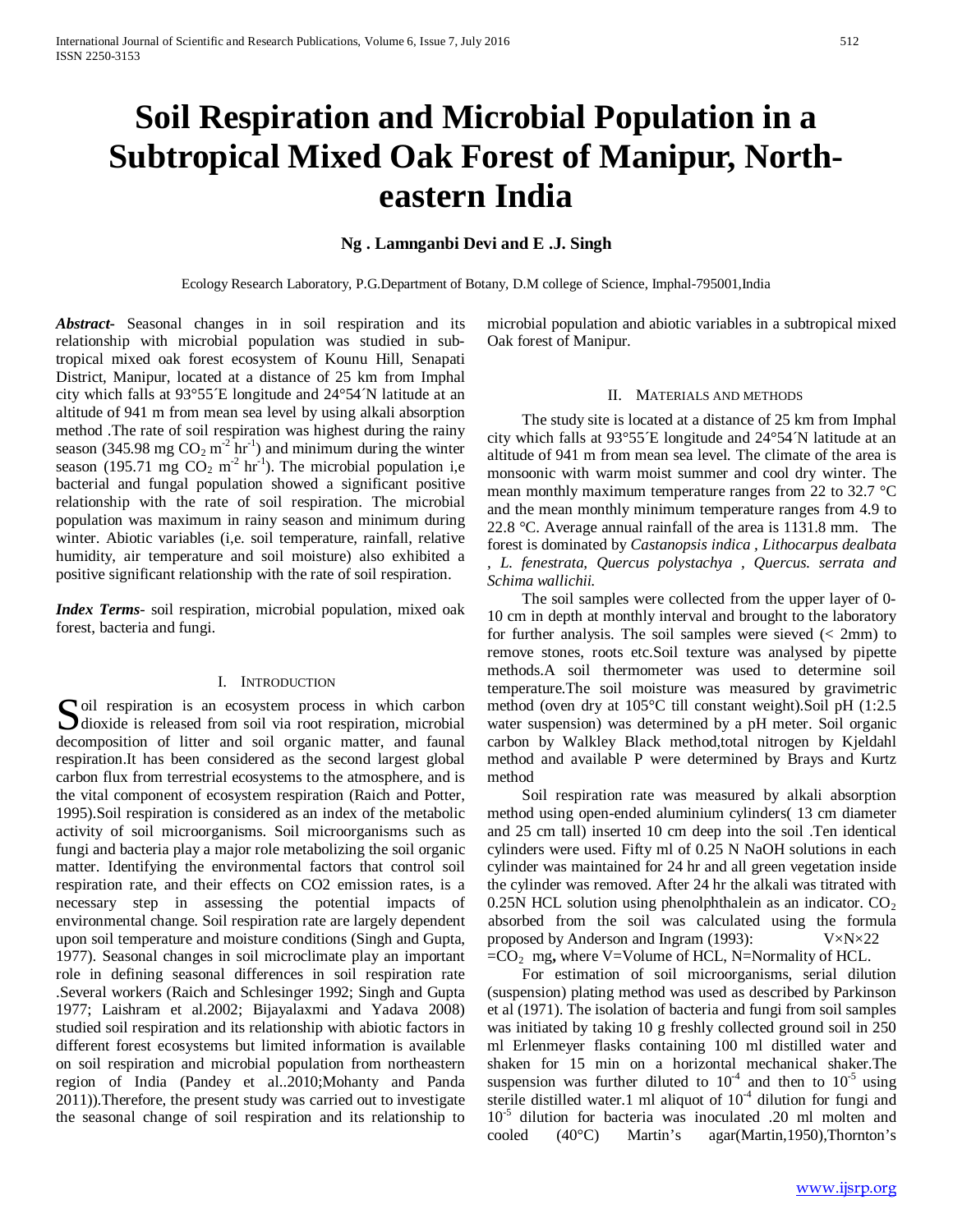agar(Thornton,1922) media was poured separately into each petridish for isolation of fungi and bacteria respectively.The dishes were incubated at  $25\pm1^{\circ}$  C for fungi and 30  $\pm1^{\circ}$ C for bacteria.The microbial colonies were counted after 2 and 7 days of incubation for bacteria and fungi.The average number of colony forming units (CFUs) was calculated as counts  $g^{-1}$  dry soil.

 Correlation and linear regression analyses were done to assess the relationship between soil respiration rate and soil biotic and abiotic variables. ANOVA was also used to analyse the data.



**Fig 1.Monthly variation in abiotic variables**



**Figure 2. Monthly variation of soil respiration,bacterial population ,fungal population**

# **Results:**

 The soil is clayey loam in texture (sand 35 %, silt 24 % and clay 41 %).The soil temperature ranges from 13.26 to 25.2°C ,soil moisture ranged from 18.57 to 33.33 % , soil pH ranged from  $4.4$  - 5, bulk density 1.32-1.58 g cm<sup>-3</sup>, soil organic carbon 2.1-3.2 %, soil total N 0.168-0.39 %, soil available phosphorus 0.03-0.06 %,

The rate of soil respiration ranged from 169.24 mg  $CO<sub>2</sub> m<sup>-2</sup>$ hr<sup>-1</sup> to 373.20 mg  $CO_2$  m<sup>-2</sup>hr<sup>-1</sup> in different months throughout the year. It was highest in the rainy season (June to October) followed by summer (March to May) and winter (November to February) .The analysis of variance (ANOVA) indicated a significant differences  $(p<0.001)$  in the rate of soil respiration among different seasons.The maximum bacterial and fungal population was recorded in rainy season followed by summer season and minimum during winter season .Bacterial counts were always high as compared to fungal population. The rate of soil respiration was significantly positively correlated with soil temperature  $(r=0.91, p<0.01)$ , soil moisture  $(r=0.60, p<0.05)$ , relative humidity (r=0.60,p<0.05), air temperature  $(r=0.75, p<0.01)$  and rainfall  $(r=0.88, p<0.01)$ . A significant positive correlations were observed between soil respiration rate and bacterial (r=0.87,p<0.01), fungal (r=0.92,p<0.01) population. Figure 2 shows the seasonal variation of soil respiration, bacterial population and fungal population. Carbondioxide production from soil and its monthly fluctuation is somewhat similar to the population trend of bacteria and fungi.

**Table 1.Abiotic variables and physico-chemical characteristics of soil**

| <b>Abiotic variables</b>                  |             |      |  |  |
|-------------------------------------------|-------------|------|--|--|
| Soil temperature( $\mathrm{^{\circ}C}$ )  | 20.43       |      |  |  |
| Soil moisture(%)                          | 27.40       |      |  |  |
| Rainfall(mm)                              | 94.31       |      |  |  |
| 72.72<br>Relative humidity(%)             |             |      |  |  |
| Air temperature( ${}^{\circ}$ C)<br>23.65 |             |      |  |  |
| Soil physico- chemical characteristics    |             |      |  |  |
| Texture                                   |             |      |  |  |
| $Sand(\% )$                               | 35          |      |  |  |
| $Silt$ $(\%)$                             | 24          |      |  |  |
| Clay $(\% )$                              | 41          |      |  |  |
| Bulk density(g $cm^{-3}$ )                | 1.40        | 1.40 |  |  |
| Soil pH                                   | $4.4 - 5$   |      |  |  |
| Soil organic carbon (%)                   | $2.1 - 3.2$ |      |  |  |
| Soil total $N$ $(\%)$                     | 0.168-0.39  |      |  |  |
| Soil available P (%)                      | 0.03-0.06   |      |  |  |

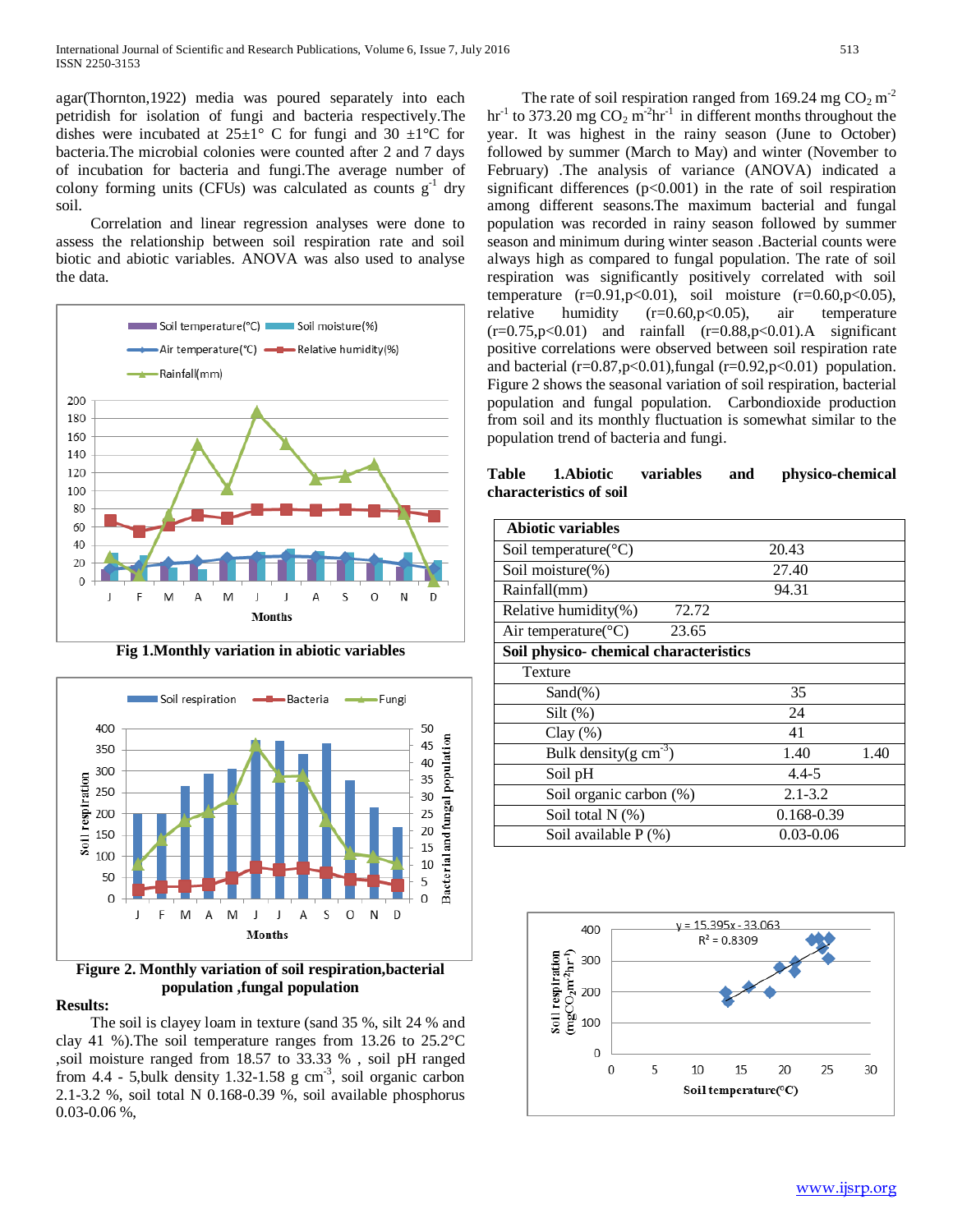

**Fig 3.Regression analysis of soil respiration and abiotic variables**



#### III. DISCUSSION

 The rate of soil respiration was highest in rainy season and minimum in winter season. Minimum rate of soil respiration in winter seasons may be due to low moisture content, temperature and as a result of decreased microbial population. In rainy season, due to high soil moisture and temperature, the soil microorganisms became more active causing an enhancement in the decomposition of litter materials and finally contributing to more  $CO<sub>2</sub>$  emission from the soil. Table 2 compares the ranges of soil respiration values estimated in the present study with that of different Oak forest ecosystem of the world. The variation in soil respiration rate reported by different workers could be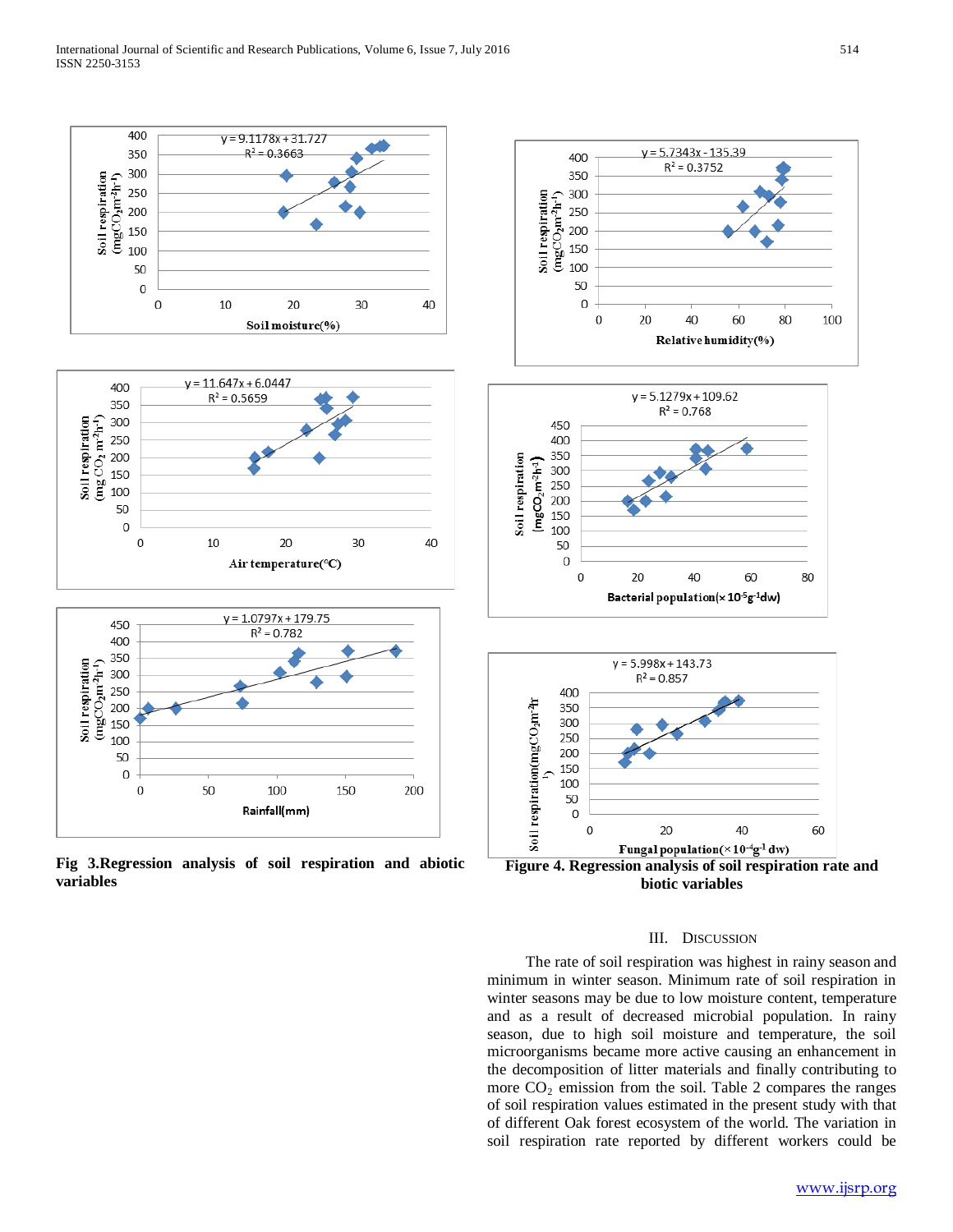influenced somewhat by used methods, volume of alkali solution, different strength, exposure time and time intervals (Gupta and Singh, 1977).

# Table 2: Comparison of soil respiration rate (mg  $CO<sub>2</sub>$  m<sup>-2</sup> hr **1 ) in different Oak forest ecosystem of the world.**

| Forest type<br>Authors                                         | Country                                            |                                                                 | Soil respiration rate                                                                                                          |
|----------------------------------------------------------------|----------------------------------------------------|-----------------------------------------------------------------|--------------------------------------------------------------------------------------------------------------------------------|
| Oak<br>Mixed Oak<br>Mixed Oak<br>Oak<br>Mixed Oak<br>Mixed Oak | USA<br>Belgium<br>Japan<br>India<br>India<br>India | 156-193<br>$20 - 15$<br>161.42<br>168.68-193.74<br>169.24-373.2 | Witcamp $(1966)$<br>Froment(1972)<br>Kirita(1971)<br>368.00-634.23 Laishram et al (2002)<br>Bijayalaxmi(2005)<br>Present Study |

## (2005) Present study

 Soil respiration is closely related with temperature and moisture.This is because that the biological activities in soil are strongly affected by the environmental factors. A significant positive correlation of soil CO<sub>2</sub> with soil moisture and temperature has been reported by several workers in different forest ecosystems (Reiners,1968; Singh and Gupta 1977;Laishram et al..,2002;Bijayalaxmi and Yadava,2008).Fig 3 shows that soil respiration rate is positively correlated with soil temperature and also positively correlated with air temperature. This means that the difference of soil soil respiration rate in different Oak forest ecosystem of the world is mainly caused by the variation of temperature .So, it is expected that there would be an increase of soil respiration in forest with global warming. Other abiotic factors like rainfall and relative humidity also shows positive significant correlation with soil respiration.Monthly fluctuation of soil carbondioxide emission and microbial population is somewhat similar in figure 2. Activity of the microorganisms in soil are frequently dependent on environmental factors such as temperature, moisture, vegetation structure and nutrient availability.The peak season of the microbial population was found in rainy season may be due to favourable soil moisture and temperature conditions which enhance microbial activity and decomposition. But minimum microbial population during winter in the present study may be due to water stress and low soil temperature which slowed down microbial activity and organic matter decomposition and thus resulted in a low microbial population. In this experiment, a significant positive correlation was found between soil respiration rate and populations of bacteria and fungi. Significantly positive correlation between soil respiration rate and population of bacterial, fungal has been reported by several workers (Pandey et al., 2010; Tiwari et al., 1996) .The present study concludes that soil respiration rate is strongly influenced by seasons and positively correlated with biotic (bacteria and fungi) and abiotic variables. So, soil respiration is considered as one of the indicator for microbial activity in soil.

#### ACKNOWLEDGMENT

 I thankfully acknowledge the financial assistance given by UGC Rajiv Gandhi National Fellowship.

#### **REFERENCES**

- [1] Anderson,JM,Ingram JSI(1993).Tropical Soil biology and fertility. A Handbook of Methods,CAB,International, Wallingford,UK.
- [2] Devi Bijayalaxmi N, Yadava P.S (2006) .Seasonal dynamics in soil microbial biomass C, N and P in a mixed-oak forest ecosystem of Manipur, North east India, Applied Soil Biology Vol.31, pp.220-227.
- [3] Devi Bijayalaxmi N, Yadava P.S (2009) . Emission of CO2 from the Soil and Immobilization of Carbon in Microbes in a Subtropical Mixed Oak Forest Ecosystem, Manipur, Northeast India, Current Science Vol.96,No.12, 1627-1630.
- [4] Fang Jingyun, Liu Shaohui, Zhao Kun (1998). Factors Affecting Soil Respiration in Reference with Temperature's Role in Global Scale, Chinese Geographical Science, Vol. 8, No. 3, pp.246-255.
- [5] Froment A. (1972). Soil Respiration in a Mixed Oak Forest, Blackwell, Nordic Society Oikos 23:273-277, Copenhagen.
- [6] Jared L.Deforest, Jiquan Chen, Steve G. McNulty (2009) .Leaf Litter is an Important Mediator of Soil Respirtation in an Oak-dominated Forest, Int J Biometeorol, Springer, vol. 53, pp 127-134.
- [7] Kirita,H, 1971.Studies on soil respiration in warm temperate evergreen broadleaf forests of western Japan.jpn.J.Ecol.21,230-244.
- [8] Katherine M.Fenn, Yadvinder Malhi, Michael D. Morecroft (2010). Soil CO2 Efflux in a Temperate Deciduous Forest: Environtal Drivers and Component Contributions, Soil Biology and Biochemistry, Elsevier, vol.42, pp1685-1693.
- [9] Kumara Suruchi, Sinha M.P (2013) .Studies on Microbial Population Density and Soil Respiration in Cropland Soil and Middens of Earthworm Linnogaster pusillus, Stephenson, International Journal of Microbiological Research 4(1): pp27-32.
- [10] Laishram I.D, Yadava P.S, Kakati L.N (2002) .Soil Respiration in a Mixed Oak Forest Ecosystem at Shiroy Hills, Manipur in North-Eastern India, International Journal of Ecology and Environmental Sciences 28:133-137.
- [11] Luan Junwei, Liu Shirong, Zhu Xueling, Wang Jingxin, Liu Kuan (2012) .Roles of Biotic and Abiotic Varibles in Determining Spatial Variation of Soil Respiration in Secondary Oak and Planted Pine Forests, Soil Biology & Biochemistry 44:143-150, Elsevier.
- [12] Mohanty R.B., Panda T. (2011). Soil Respiration and Microbial Population in a Tropical Deciduous Forest Soil of Orissa, India, Flora, vol 206, pp.1040-1044.
- [13] Pandey RR, Sharma G, Singh TB, Tripathi SK (2010) .Factors Influencing Soil CO2 Efflux in a Northeastern Indian Oak Forest and plantation, African Journal of Plant Science Vol.14(8), pp.280-289.
- [14] Raich, J.W., Potter, C.S. (1995).Global Patterns of Carbon dioxide Emissions from Spoils, Global Biogeochemical Cycles, Vol.9, No.1, pp. 23- 36.
- [15] Raich,J.W., Tufekcioglu A. (2000) .Vegetation and Soil Respiration: Correlations and Controls, Kluwer Academic Publishers, Biogeochemistry 48,pp 71-90.
- [16] Reiners W. A. 1968. Carbon dioxide evolution from the floor of three Minnesota forests. Ecology, 49: 471 – 483.
- [17] Singh J.S., Gupta S. R. (1977) .Plant Decomposition and Soil Respiration in Terrestrial Ecosystems, The Botanical Review, Vol.43, No.4, pp 449-528.
- [18] Thoudam N.S., Yadava P.S. (1998) .Emission of Carbon Dioxide and Carbon Balance in an Agro-ecosystem at Imphal, Manipur, ISP New Delhi, International Journal of Ecology and Environmental Sciences, vol.24, pp. 95-102.
- [19] Tiwari SC, (1996).Effects of organic manure and NPK fertilization on enzyme activities and microbial populations in subtropical oxisol.J.Hill Res., 9:334-340.
- [20] Vose J.M, Clinton B.D, Emrick V. Forest Floor CO2 Flux from Two Contrasting Ecosystems in the Southern Appalachians, 10th Central Hardwood Forest Conference.